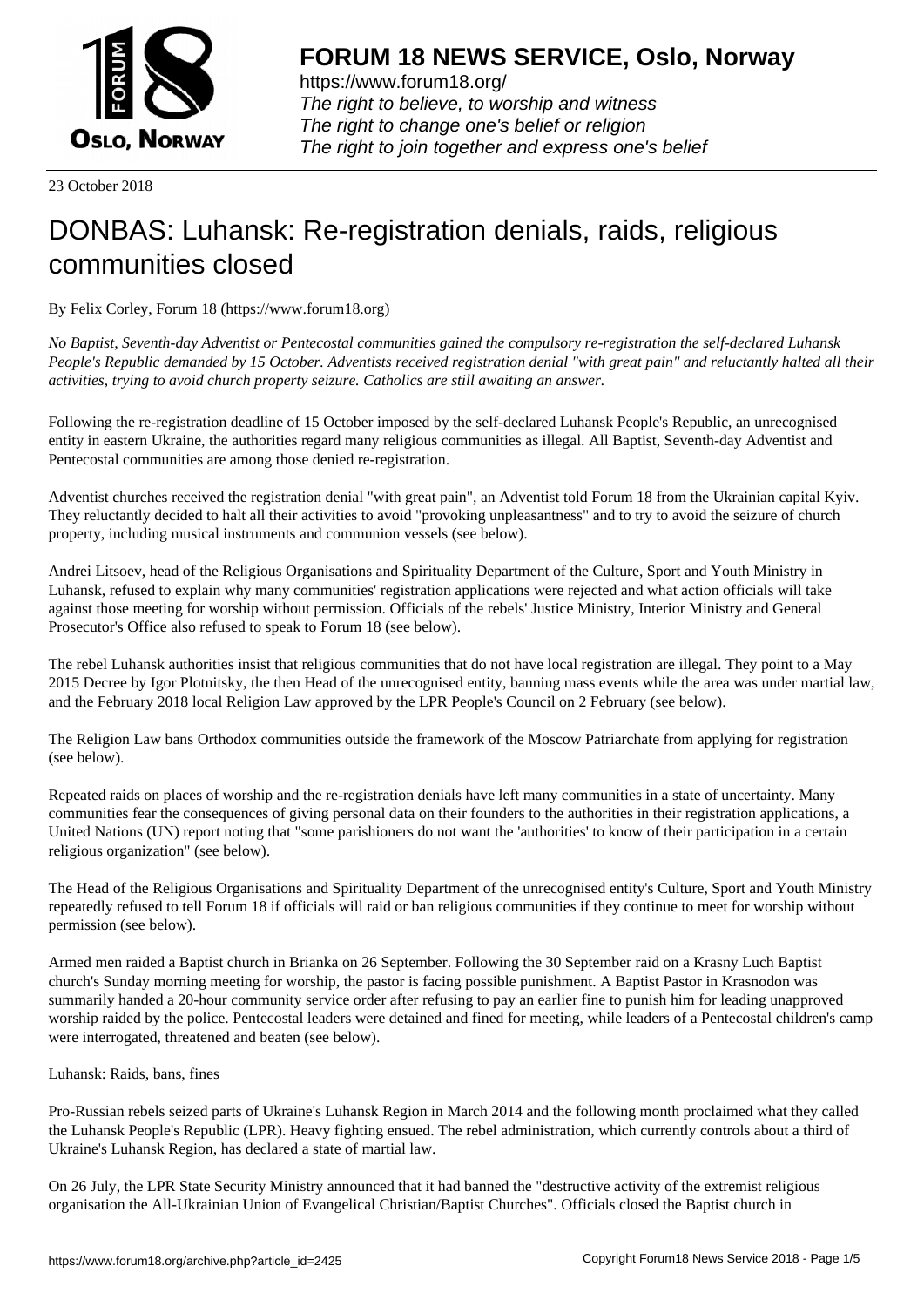Baptist church in the village of Gorodyshche. They halted a charitable medical clinic, seized medical equipment and dispersed doctors and patients. The raids followed earlier raids and fines, particularly on Protestant and Jehovah's Witness communities, and seizures of places of worship (see F18News 7 August 2018 http://www.forum18.org/archive.php?article\_id=2401).

Pro-Russian rebels similarly seized parts of Ukraine's Donetsk Region in April 2014 and proclaimed what they called the Donetsk People's Republic (DPR). Heavy fighting ensued. The rebel administration currently controls nearly half of Ukraine's Donetsk Region. The rebel-held area adjoins the rebel-held area of Luhansk Region. In rebel-held Donetsk, officials have closed, seized and confiscated many places of worship of a variety of faiths and banned Jehovah's Witnesses (see F18News 12 October 2018 http://www.forum18.org/archive.php?article\_id=2422).

Re-registration: A means to ban religious communities?

The 2 February Religion Law claims to guarantee freedom of religion or belief, but imposes a range of restrictions. Article 3 allows restrictions when deemed necessary "to secure the defence of the country and the security of the state".

Although the Law claims to require that all religious communities are treated equally, Article 6 requires that Orthodox communities "have compulsory diocesan registration" and that the dioceses "are recognised by Ecumenical Orthodoxy within the framework of the canonical territory of the Moscow Patriarchate".

This provision seems designed to prevent parishes of the Ukrainian Orthodox Church of the Kyiv Patriarchate from seeking registration. It might also prevent other Orthodox jurisdictions and Old Believers from seeking registration.

Local religious organisations need at least 20 or 30 adults living in one district of the LPR to apply for registration (Articles 6 and 7 give different numbers). A registration application has to include their names and personal data. Centralised religious organisations need at least five registered local congregations.

Any community seeking registration has to be approved by an "Expert Commission of State Religious Studies Expert Analysis".

The Religion Law specifies that registration is compulsory, adding that those that had registration but fail to regain it "will be considered to have halted their activity".

On 20 August the LPR People's Council amended the Religion Law to extend the re-registration period from 18 August to 15 October. The amendment, which was published on 22 August, reaffirmed that any activity by religious communities that failed to get re-registration would be illegal.

Sergei Nazarevich, first deputy Culture, Sport and Youth Minister, told the 20 August People's Council hearing that of 375 religious communities which had registration, 266 had already lodged re-registration applications which were undergoing "religious studies expert analyses".

Andrei Litsoev, head of the Religious Organisations and Spirituality Department of the Culture, Sport and Youth Ministry in Luhansk, refused to say how many religious communities applied for re-registration, how many received such re-registration and how many were refused and why. "I can't talk to you without authorisation from my superiors," he told Forum 18 from Luhansk on 18 October.

Some religious communities were able to gain re-registration. Two religious communities – both of the Ukrainian Orthodox Church (Moscow Patriarchate) – had gained registration by 18 June. The Hare Krishna community was successful, a Hare Krishna representative from outside the region told Forum 18.

Officials refuse to say if communities will be raided or banned

Repeated raids on places of worship and the re-registration denials have left many communities in a state of uncertainty. "We don't know if we can hold a service next Sunday in our church hall," the Kyiv-based Institute for Religious Freedom quoted a church member on 16 October as telling it from Luhansk. "The authorities said that our buildings no longer belong to us."

The United Nations (UN) High Commissioner for Human Rights expressed concern that "procedures for mandatory registration of all religious organizations limit freedom of religion or belief and create protection concerns for parishioners".

Many communities fear the consequences of giving personal data on their founders to the authorities in their registration applications, the UN report on human rights in Ukraine covering 16 May to 15 August added. "Some parishioners do not want the 'authorities' to know of their participation in a certain religious organization"

(http://www.ohchr.org/Documents/Countries/UA/ReportUkraineMay-August2018\_EN.pdf).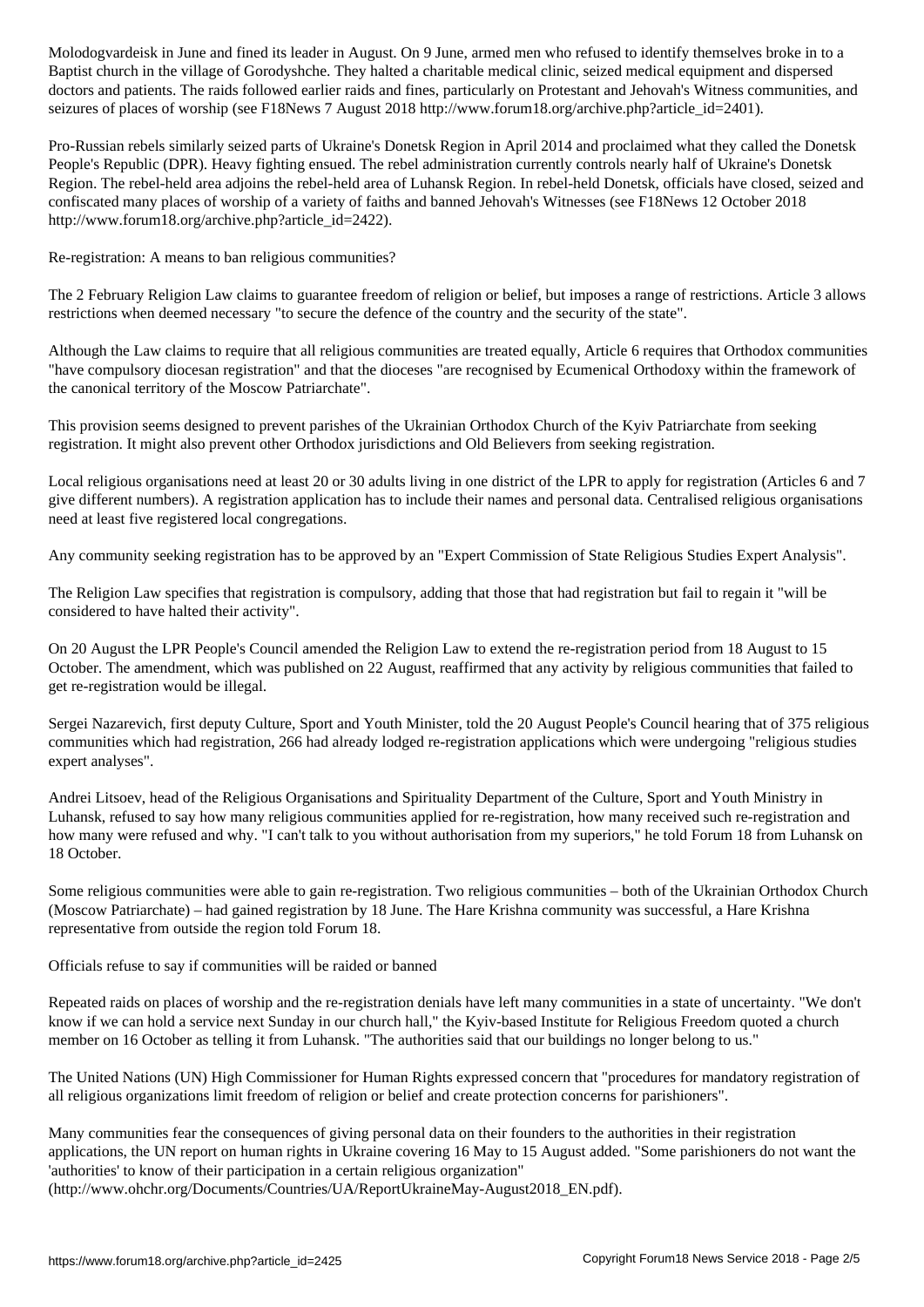tell Forum 18 if officials will raid or ban religious communities if they continue to meet for worship without permission.

The duty prosecutor at the General Prosecutor's Office in Luhansk similarly refused to say. "Ask the Interior Ministry," the prosecutor told Forum 18 on 22 October before putting the phone down.

The duty officer at the Interior Ministry (which controls the police) insisted that a court would need to decide if a community is banned. "This is in accordance with our law," the officer – who did not give his name – claimed to Forum 18 on 22 October. He insisted that the only religious community that is banned are Jehovah's Witnesses. "Anyone who is not banned by law, let them meet."

Many denied or still awaiting re-registration

Adventist churches received the registration denial "with great pain", an Adventist told Forum 18 from the Ukrainian capital Kyiv, "as this closed the possibility to secure the religious rights of a large group of Adventists, as well as to provide many charitable projects".

The Adventists reluctantly decided to halt all their activities to avoid "provoking unpleasantness", the Adventist added. "By and large, all our organised activity has been halted." The closure of their churches was also aimed at trying to avoid the seizure of "church property, musical instruments, and items for rituals such as baptism and the Lord's Supper".

Most of the 44 local Baptist communities which were part of the Ukrainian Baptist Union lodged re-registration applications. However, all had their applications refused, a Baptist told Forum 18.

One such Baptist re-registration rejection came in a late September one-page "conclusion of a state religious studies expert analysis", signed by Litsoev of the Religious Organisations and Spirituality Department of the Culture, Sport and Youth Ministry and seen by Forum 18. It said the "expert commission" had found violations of Article 18 of the Religion Law in the documents the Baptist congregation had submitted.

The conclusion did not specify in what way the congregation's documents had violated these provisions. It merely stated that in view of this the registration of the congregation was "inadmissible".

The five Pentecostal communities which used to be linked to the Ukrainian Pentecostal Union received similar rejection letters, Union representatives told Forum 18 from Kyiv. They said other independent Pentecostal communities also had registration applications denied.

The two Roman Catholic parishes, in Luhansk and in Stakhanov [official Ukrainian name Kadiyevka], applied for re-registration. "We're still waiting for a decision from the authorities," Jan Sobilo, assistant bishop of Kharkiv-Zaporozhia, told Forum 18 on 19 October. The two parishes are now served by just one priest, as the other two have left since the 2014 conflict.

Not applying for re-registration

Communities of Jehovah's Witnesses decided not to apply for re-registration, believing that given the ban in neighbouring Russia there was little point (see eg. on Russia F18News 13 September 2018 http://www.forum18.org/archive.php?article\_id=2412).

"It feels logical, since the Donetsk authorities have recently also banned the activity of Jehovah's Witnesses, following the course of the Russian Federation," Jehovah's Witnesses told Forum 18 on 23 October.

"Another reason is that the registration procedure implies the revealing of personal information on the worshippers who could easily become new targets of persecution," Jehovah's Witnesses added. They expect further raids and possible punishment in the near future.

The two remaining communities of the Ukrainian Orthodox Church of the Kyiv Patriarchate in the city of Luhansk – including its Holy Trinity Cathedral - chose not to apply for re-registration. "They didn't apply and won't," Bishop Afanasi (Yavorsky) of Luhansk and Starobilsk told Forum 18 on 18 October.

"A commission of officials visited our church in mid-October, inspected our documents and asked why we are not registered," Bishop Afanasi added. "Our priest showed our documents." He said officials have not moved to close the churches, but the threat remains.

Also choosing not to seek registration were communities of the Council of Churches Baptists. They have a policy of not seeking state permission to meet for worship and exercise their right to freedom of religion or belief in any parts of the former Soviet Union where they are active. They point out that the local Religion Law specifies in Article 3, Part 1 that people have the right to form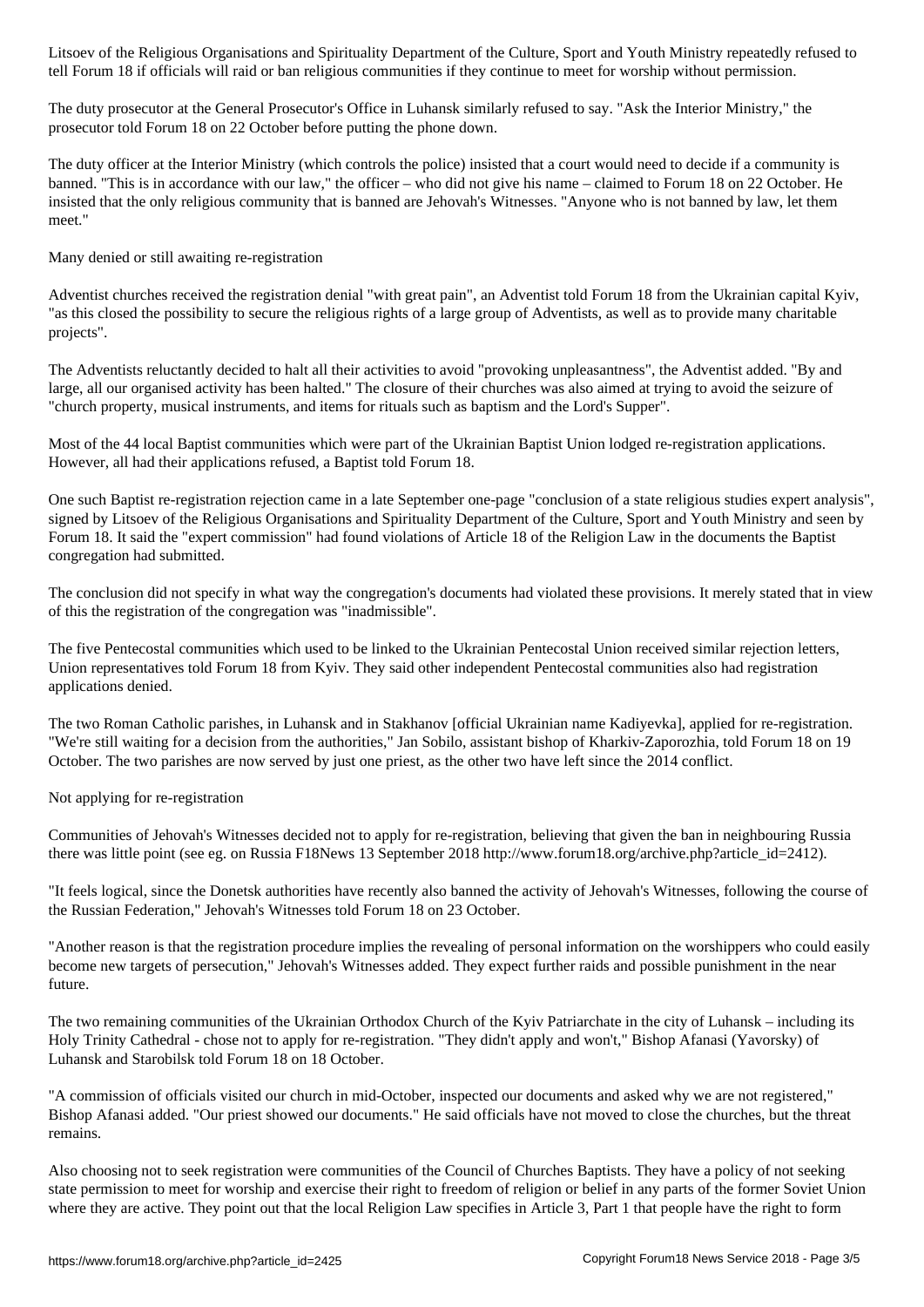Krasnodon: Community service order for refusing to pay fine

On 19 October, court bailiffs came to the home of Baptist Pastor Vladimir Rytikov in Krasnodon [official Ukrainian name Sorokyne] and summarily handed him a punishment of 20 hours' community service for refusing to pay a July fine, fellow Council of Churches Baptists told Forum 18 on 22 October.

Forum 18 was unable to reach Krasnodon District court bailiffs on 22 October.

Pastor Rytikov leads the Council of Churches Baptist congregation in the town of Krasnodon, just a few kilometres from the eastern border with Russia. Like all Council of Churches congregations it does not seek official registration.

Police raided the congregation's regular Sunday morning worship meeting on 10 June. Officers told church members that under Article 9 of the local Religion Law, religious communities are banned from meeting unless they have the compulsory state registration. Officers ordered that church members disperse immediately.

On 11 July, Krasnodon Town and District Court found Pastor Rytikov guilty of an offence under Administrative Code Article 20.2, Part 2 because he "conducted public events without submitting notification under the established procedure for conducting public events". The judge fined him 8,000 Russian Roubles (the LPR uses the Russian Rouble). This represents about five weeks' average wages for those in formal work (see F18News 7 August 2018 http://www.forum18.org/archive.php?article\_id=2401).

On 28 August, the Chair of Krasnodon Town and District Court, Judge Anton Lagutin, rejected Pastor Rytikov's appeal against the fine.

Council of Churches Baptists told Forum 18 that no other church members have been fined locally.

Brianka: Baptist church raided

On 26 September, armed men in camouflage uniform raided Revival Baptist Church in the town of Brianka, west of Luhansk. The church was part of the Ukrainian Baptist Union.

The men "drove church members out of their own building, including those living there, onto the street", Pastor Petr Dudnik from Slavyansk – who retains close links with communities in Luhansk Region under rebel control – noted on his Facebook page the same day.

The church had provided help to those in need during the conflict. "Hundreds of people had come for food and water at the most critical time," Pastor Dudnik said. "Up till now the church has provided shelter to those in need, regardless of their religious or ethnic affiliation. All this has now come to a halt."

The armed men left the church building after several hours when they discovered that it was the private property of a church member and had checked the ownership documents. "Before leaving the church, representatives of the occupation forces turned everything in it upside down," the Kyiv-based Institute for Religious Freedom noted on 26 September.

Krasny Luch: Baptist meeting raided, court case to follow?

On 30 September, about 12 police officers in the southern town of Krasny Luch [official Ukrainian name Khrustalny] raided the Sunday morning meeting of Revival Baptist Church, fellow Baptists told Forum 18. More than 25 church members had gathered for worship in their church, led by Pastor Dmitry Sirbu.

Officers halted the worship service, claiming that the community did not have the necessary documents allowing them to function as a religious organisation. They sent most church members home. They questioned Pastor Sirbu in a separate room, as well as questioning other church members individually.

Officers tried to force open the church's safe, but Pastor Sirbu told them they were acting illegally. He said there was nothing of significance in the safe. However, officers then forced the safe open by drilling through the lock. They found a pillow, a blanket and some invoices for church expenses.

Officers then took Pastor Sirbu to the town branch of the State Security Ministry secret police for questioning and then to the ordinary police. Officers told him he had violated the Administrative Code and that a case against him had been handed to court. As of 23 October, no court hearing had taken place, fellow Baptists told Forum 18.

The duty officer at Krasny Luch Police refused to put Forum 18 through to the head, Lieutenant-Colonel Roman Shulga. "You can